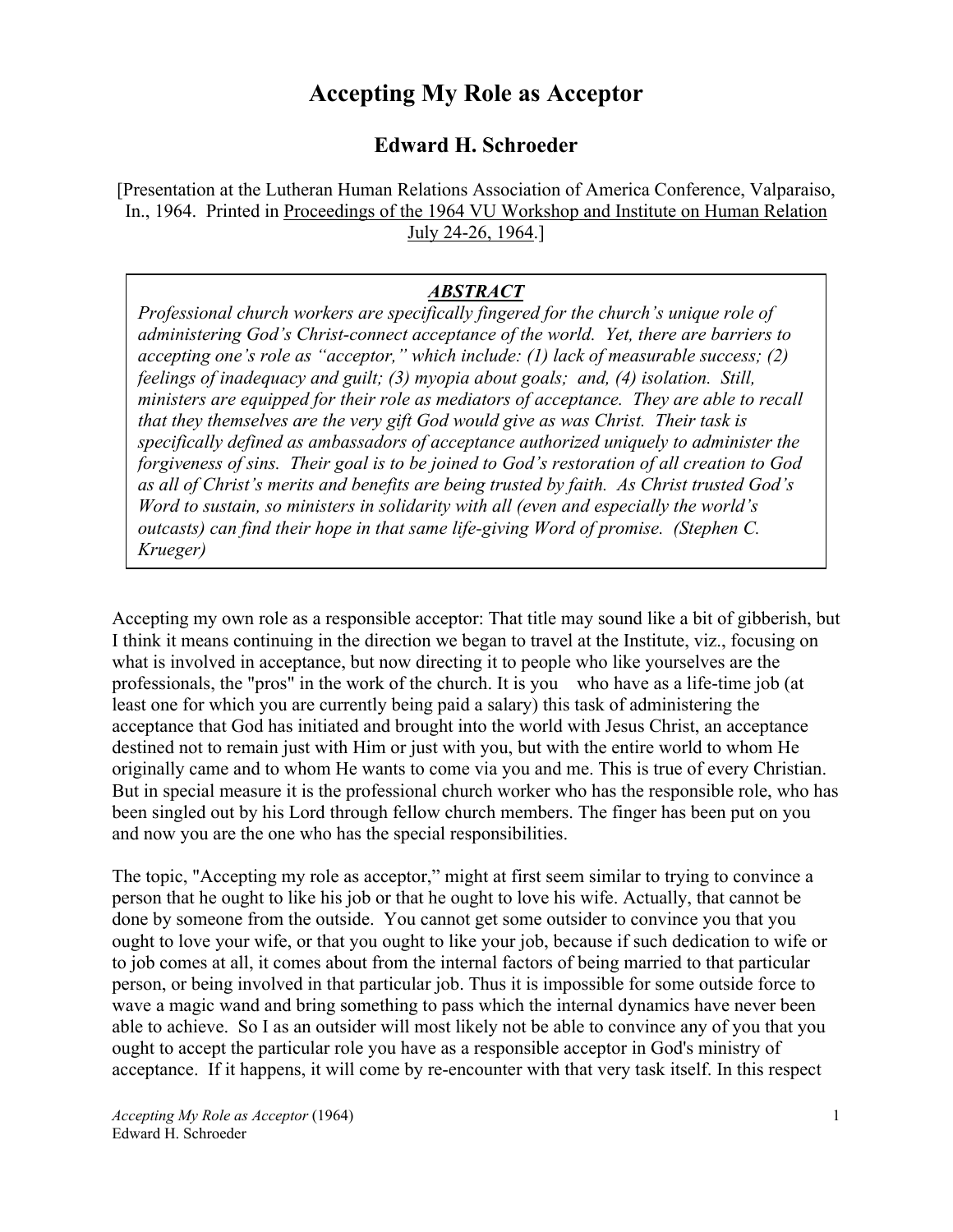an "outsider" may help and that is what I am going to be trying to do this afternoon - to see what it means to be God's responsible acceptor.

I have divided this into three parts. The first one is the barriers that get in the way of being a responsible acceptor. The second is some biblical material on the role of the responsible acceptor and the role of the professional church worker in the ministry of acceptance. Finally comes an excursus into the ministry of Jesus Christ himself with the hope that in looking at His ministry from the perspective of acceptance we may see parallels, guidelines, and hints that we can draw from His ministry for our own.

# **BARRIERS**

What are some of the barriers to my own acceptance of my role as a responsible acceptor? My list is not exhaustive. What is here is mainly my own awareness of the several places where I find barriers to my own professional ministry as being one of God's responsible people administering the acceptance of Jesus Christ.

# **LACK OF SUCCESS**

This is a big barrier to any man's joyfully, willfully taking on his task and saying, "yes, this is my job and I am glad I am in it." It has become popular in our generation to be critical of the success motif, especially in the work of the church. There is indeed validity of such critique. On the other hand there may also be a positive place within the church for the success motif. For if the Christian faith is not merely **theory** but is **practice**, then there is a large measure of utilitarianism in it, then it is not completely out of place to raise the question about success. Then there may indeed be legitimate discussion of success and legitimate concern when success is not there. But the important question is: "Just what constitutes success in my role as God's responsible accepting minister?"

Here I suppose most of you are plagued by the same things that plague me. We adopt our own criteria for God's success and, sure enough, we do not see people responding the way we think they ought to respond in terms of all the good things we have obviously been doing. In my own case I frequently mistakenly limit my area of vision when I am measuring response to what is normally called the "second table" of the Ten Commandments, to external moral improvement. This is not to say that there should not be evidence of success here, but it is interesting that the Lutheran Confessions regularly assert that I first of all must look for success in that area called the "first table" of the decalogue, namely, the fear, love, and trust of God increasing in the people with whom I work. Of course this is difficult to measure, but in the last analysis it may be no more difficult to measure than one's keeping commandment numbers 4, 5, 6, 7, 8, 9, 10 either, especially if the essence of these is that "we should fear and love God so that.. ." Is it an accident that the New Testament (especially the Synoptic Gospels) regularly focuses on "success" in the "first table" behavior of the people whom Jesus meets rather than on the second?

One exception is when Jesus comes to Zacchaeus. Yet even His new "good works" are not positive improvement in moral behavior but rather restitution, the undoing of the bad things he did before. When Jesus' own ministry is effective upon a person, the point where the change occurs (the success) as Jesus Himself evaluates it is in the "first table," at the point of faith — "Thy faith hath made thee whole."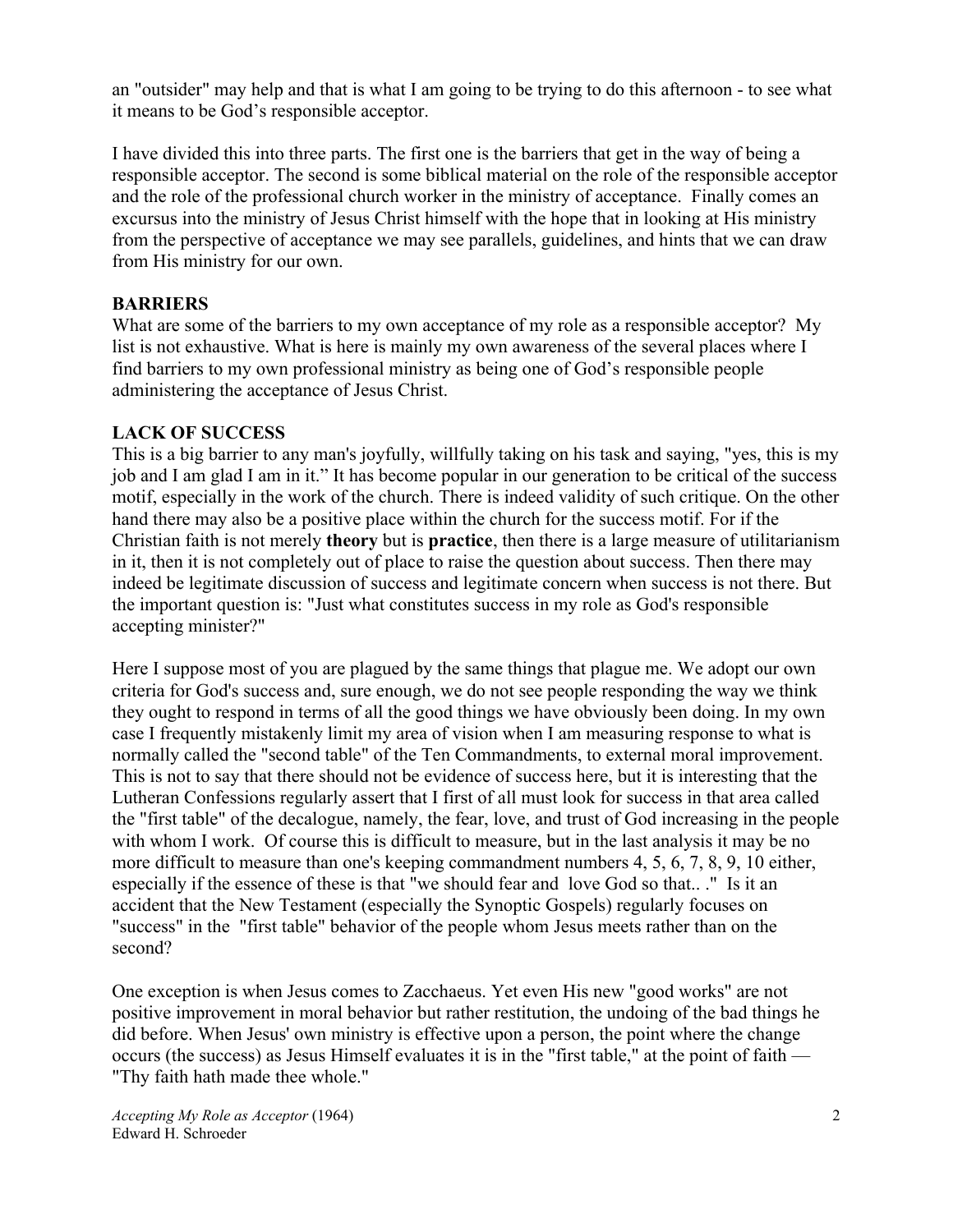The success of faith is where a man who previously has not been fearing, loving, trusting God above all things (and probably has been living the moral life to prove it) now starts to fear, love and trust God as he never did before, even though his moral life may not yet catch up to "prove" it.

The New Testament gospels for all their urgency never direct our attention to the new ethical and moral life of those who come to "faith" to show whether Jesus' ministry with that person was really successful. For all the rather Philistine characters that Jesus hobnobs with, the prostitutes and the publicans, the "syndicate" personnel, the people that in our times the vice squads would be chasing all the time — for these people we have no single episode (outside of Zacchaeus) which gives any hint of success in their subsequent moral life. But there was great success in their faith. They now began keeping the first commandment which was not the case before.

One factor that we Christian "pros" must keep in mind is the valid measure of our success. A successful ministry does not mean that the thief immediately stops stealing, or that the reprobate husband and father immediately becomes a wonderful family man. But it means first of all that the poor father who is surfeited with problems has stopped to some extent trying to justify his own life (perhaps by drunkenness or cruelty to his wife and children) and in some measure (even though the external things did not change too much initially) has started pouring his own heart and his own troubles back on to God rather than pulling them in upon himself or taking them out upon other people. Even in the later works in the New Testament, the epistles and the pastoral letters, when morality becomes an extreme problem as it does for example in Corinth, the apostle does not say: "You have the gospel all right. You are fearing, loving and trusting God, but your ethical life is still in bad shape; therefore, we have to concentrate on that." But the apostle Paul himself comes back and says, in effect, "We have to concentrate on the first table areas, your fearing, loving, trusting God. Your relationship with God itself is what is wrong and therefore you have these problems with the second table of the decalogue. Where morality, where the second table seems to be the problem, the apostle regularly focuses it back to un-faith, distrust of the gospel itself. The remedy is to "preach the word" in these areas because without pure gospel there will not be pure lives. There will not be the real life of God in a man and without the real life of God in a man he will not be fearing, loving, trusting God with all his heart, soul and mind; he will not be loving his neighbor as himself.

#### **PERSONAL INADEQUACY AND GUILT**

If the first barrier arises when we are doing everything we can and it just does not seem to work, this second one arises when we are not doing everything we can, whether it works or not. Our first response when we run into our own inadequacy is to feel guilty about it. The simplest form is the guilt of cheating on your own paycheck, that just on a human moral level you are not really doing what you are getting paid for.

As we move into the area of race relations, another form of guilt, a kind of corporate guilt, can also be present. This is what some of the spokesmen say who are more knowledgeable in this area than I am - that we as a race, as white people, are responsible for the suffering of others and unconsciously find ourselves compelled by guilt into situations where we are working with minority groups for their betterment. Somewhat amorphous and hard to put one's finger on but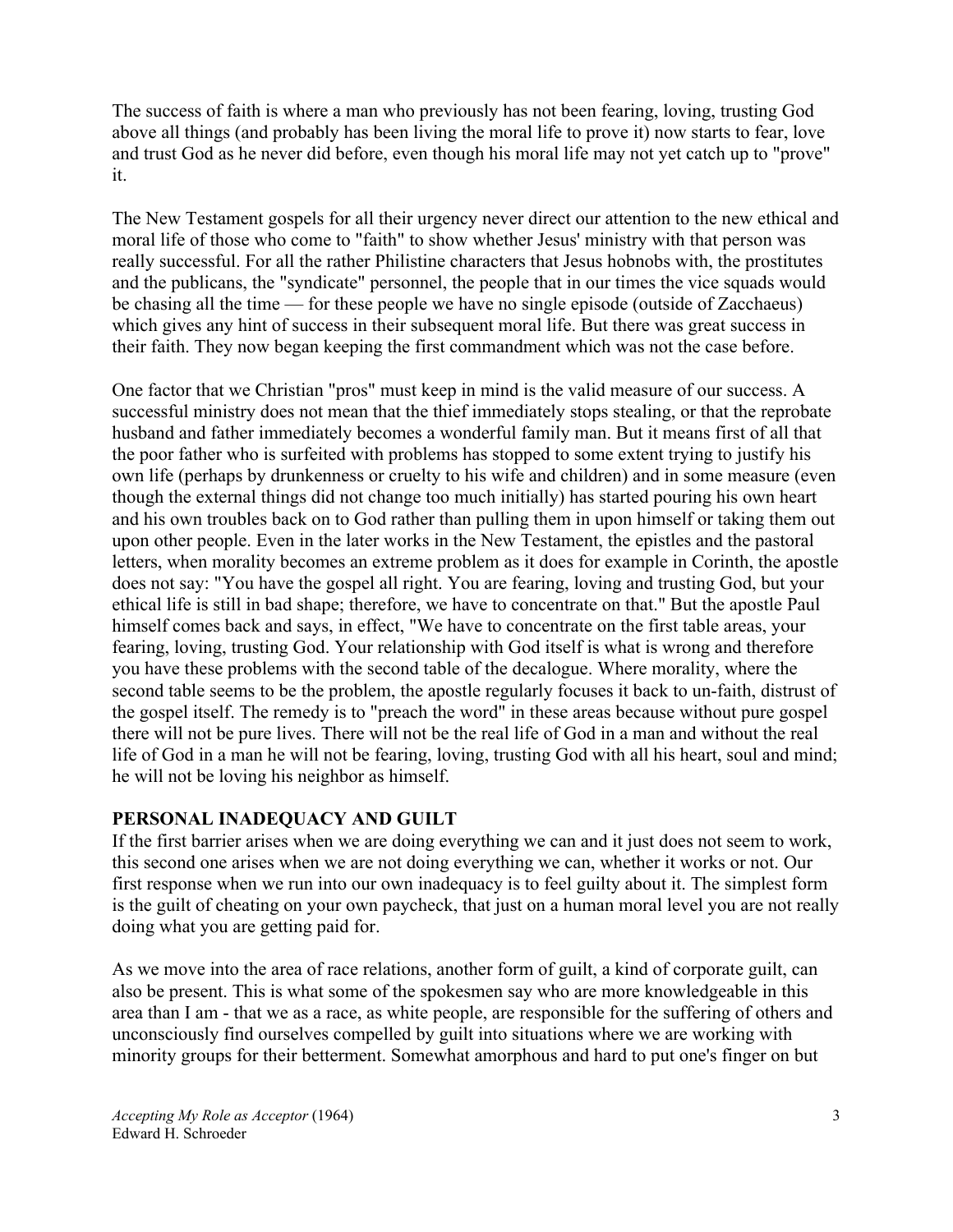nevertheless present, this sense of guilt is another sign that I live "after the fall." Here too I have not and apparently have not been **able** to live up to what I ought.

The theological problem of guilt is not so much that I cannot accept that person or that I cannot throw myself joyfully into a ministry to unacceptables. Instead, the initial focal point is that I am not able to accept my own guilty self. The guilt itself becomes the barrier I may try to leap over or bulldoze my way through. But in the last analysis I cannot be free to be God's accepting man if I am shackled to my own "unacceptable" self. In terms of our theme for the weekend this means having to accept yourself so that you can be a responsible acceptor of others. It means "faith" so that there can be "works."

The notion of a **responsible** acceptor has the word **respond** in it. I cannot fully, freely, 100% respond to another human being if involved in my relationship with him there is a concern about myself. Even if that concern for self is my concern for my guilt, I am not 100% free to serve my neighbor. Dr. Caemmerer talked about this at last year's institute in his essay "Free Through Christ." He moved out from Luther's little treatise on Christian freedom with its insight that if a man is not 100% ship-shape with God, he will be wrapped up with himself and therefore unfree, therefore structurally unable to be 100% open, 100% available for responding to another human being. (Being 100% open and 100% available is one of the biblical insights about the Christian's ministry to be treated in the next major section. The minister of God's acceptance does not just pass on a gift, but he **is** the gift and to be a gift I have to be 100% free as gifts are.)

There may be a whole raft of things that hinder me in being 100% available for my ministry. Besides such quantitative ones (as not having enough gray matter, or even when I get a good idea not being able to put it into words, or not mastering the educational and psychological mechanics of human relations or not having sufficient intestinal fortitude to put it across persuasively), there is the qualitative percentage reduction that comes from the "saintly" sins that every Christian is stuck with. Because we are leaders in the church, that somehow gives us the notion that we are supposed to be at least one cut above average and yet we find ourselves so often being exactly at the same cut as the people we have to work with. Who among us really fears, loves and trusts God enough? And who among us endures patiently enough the affliction that God has sent? Who among us does not often wonder whether history is really governed by God's concern or whether it is just a matter of chance? Who among us does not often doubt that God really listens to us and hears us? Who among us does not complain that the wicked do have better luck than we devout ones as we notice the wicked always getting ahead? And - to get back to the responsible acceptor - who of us really lives up to the full requirements of his calling?

The sins that still plague the saints, still plague the leaders of the saints. When these inadequacies become the focus for measuring my ministry, the theological root of such perspective of the ministry is legalism. It is the "Pharisee heresy" applied to the pro. It is my measuring myself by my performance, by the qualities for performing that I do or do not have in me, and by the gumption, the drive, the push with which I get those qualities for performing into action.

In his first letter to St. Timothy the apostle discusses this very fact and uses these very words about a legalistic ministry. The apostle's point here is that in veering away from the authentic ministry of the acceptable acceptor, the people whom he is criticizing here have become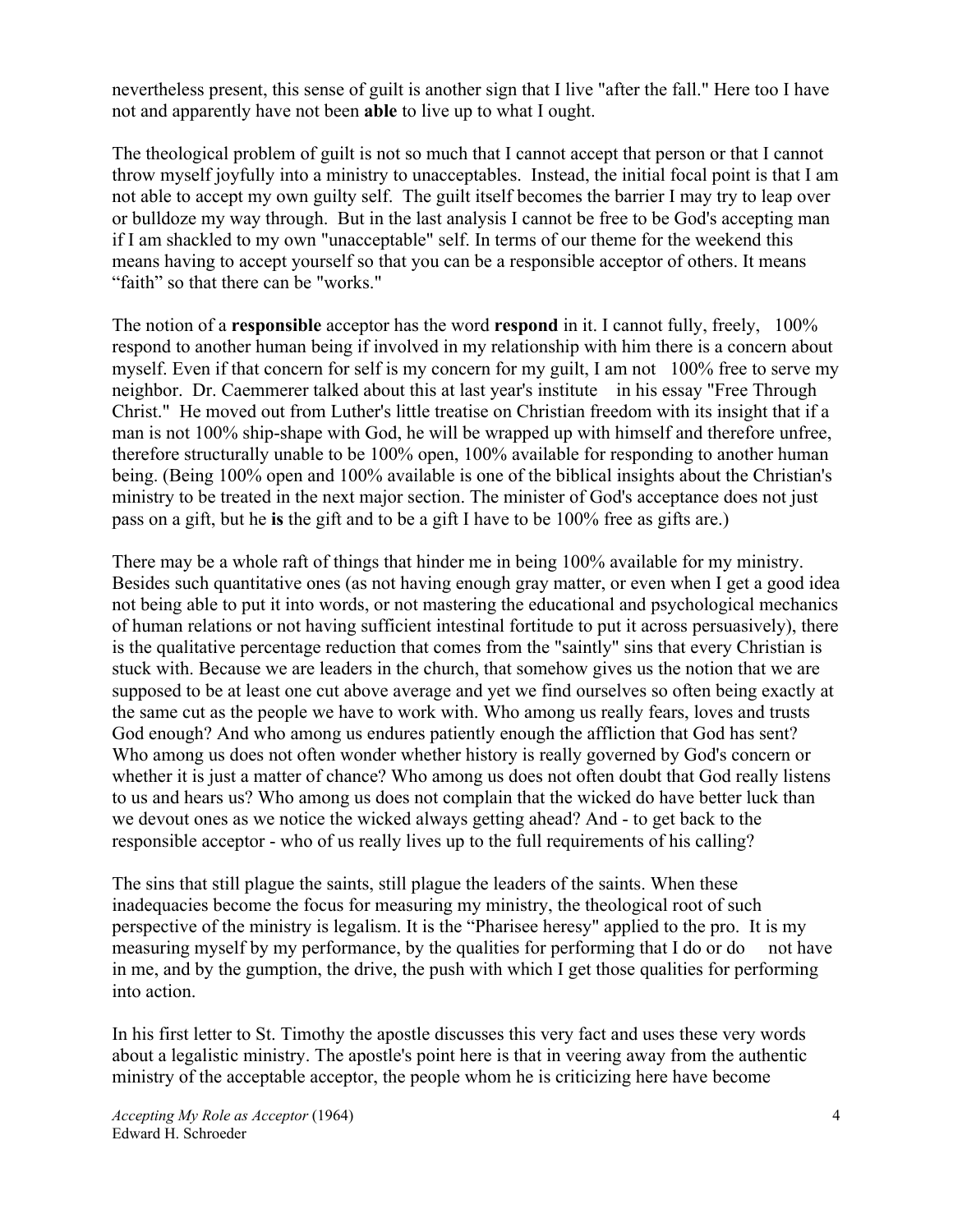legalistic ministers. This is the most debilitating barrier raised by personal inadequacy and guilt. It can trick my "flesh" to evaluate myself by my performance and make of that the ultimate evaluation. That is the "Pharisee heresy," and it always barricades God's ministry of acceptance.

# **MYOPIA ABOUT GOAL OF MINISTRY**

A third barrier to accepting my ministry is loss of the vision of where the whole thing is going. It is perhaps easy, once you have been in the game for a few years, to have a sort of daily or weekly agenda: this has got to be done, that has got to be done, and by late Saturday night the sermon, the Bible lesson, etc., has to be ready. But in the whole business the vision gets blurred. When there is no vision, it is not only the people who perish, but it becomes very difficult for the people's leaders to accept their roles as God's responsible acceptors.

Many of the observers of the church's professional ministry today in all its various forms are emphasizing how it is becoming much more difficult in our day to have and keep a single focus than it was a decade, a generation or a century ago. Because of the variety of demands which apparently with some legitimacy are placed upon the professional church worker, not only the pastor but also those other professional workers within the church are more and more acquiring multiple lists of things that apparently have got to be done. Joseph Sittler has coined the phrase about the "macerated minister," the one who is all chewed up in little bits. Because a little bit of him has to be doing that and another bit that and that, there is not a whole man left. Consequently, there is not a whole ministry left either and therefore it is almost impossible to see a single goal of responsible acceptance of the ministry of Jesus Christ. Perhaps you have sometimes looked back longingly to the idyllic days of St. Paul's ministry when he said that he was able to go at his ministry like an athlete focused on the goal, laying aside the incidental things, not running aimlessly in all directions as we often seem to be and sometimes even in all directions at the same time. He says he was not like a boxer, who was, to be sure, flexing his muscles, but the blows were falling in all directions of the compass. But with his running and with his boxing he was always driving at a target, a specific target.

More and more it has become easy for the professional churchman to just keep the machine going at a variety of levels — the whole synodical structure, the machine of a given parish, or maybe just the machine of my office. I am not saying that what you have to do is just throw the whole machine overboard, but the machine, whatever form it takes, tends more easily to blur our vision. If we have to work with some sort of machine-like organization, then we will have to work harder to keep our eyes on the goal, to get the vision and to hang on to it. If our ministry is really God's ministry of acceptance, then there are, at the deepest level, non-mechanical elements about it, things that cannot be done by the machine. Human relations cannot ultimately be programmed or mechanized. You cannot just send somebody a recording where a voice sings out, "I accept you," and expect the recipient to say, "Oh, I am accepted." This has to come in person-to-person encounter. This we have to remember especially when we use or produce "programs" of "canned" materials.

It is a healthful exercise for one's Christian imagination to envision what would happen if we would shut down all the publishing houses for one year and every professional church worker had to do as St. Paul had to do, either create his own "materials" or get along without any. Now this would be hard to carry through because we all have backlogs, huge file cases full of things and we would all be grabbing back to it all the time, but it must be worth some consideration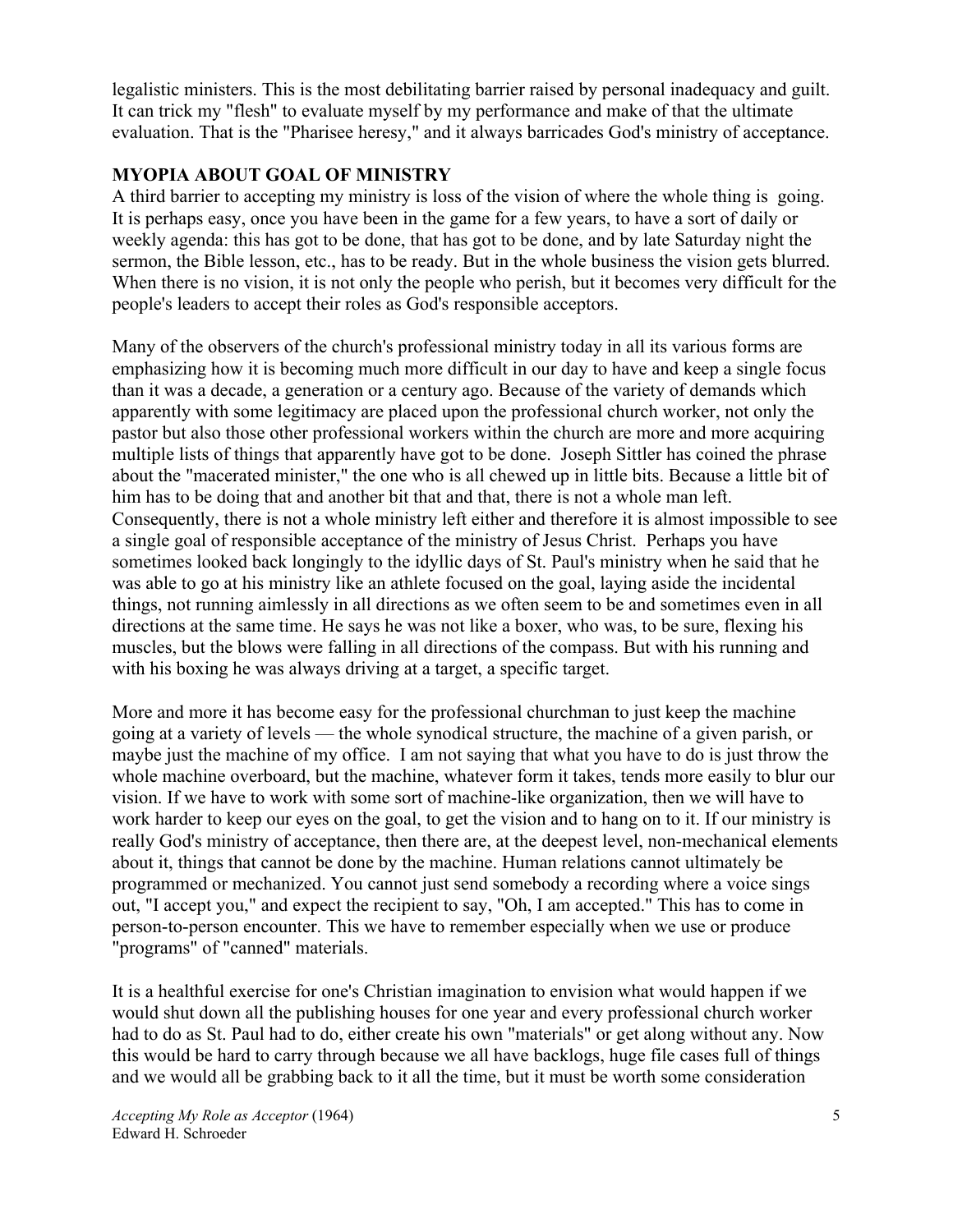that, in the initial age of the church's ministry, the church expanded and apparently spread like wildfire, without canned "materials" coming from perhaps talented and authorized and competent experts, but where every man was by nature his own theologian. I think this is directly connected with that insight that the ministry of Jesus Christ does not function *en masse*, but it functions person-to-person, and that one person can finally only minister to one person, one at a time. Just to regain this vision can be an aid in overcoming the ministerial myopia that makes it tough to accept responsibly your ministry of acceptance.

#### **FRATERNAL AND THEOLOGICAL ISOLATION**

Another barrier to joyful acceptance of one's ministry is a ministry in isolation. For some men it is just plain geographical isolation - separation from fraternal friendly contacts for theological conversation and spiritual uplift. This can work debilitatingly upon one's consciousness and willing grasp of his acceptable role. I know very little about Joe Ellwanger's personal history, but my image of his ministry is that in large measure he has exercised his ministry in isolation, if not geographical isolation, then theological isolation. By this latter isolation I have in mind the occasions in which we have gotten insights, or something has burst upon us, (perhaps the real role of the church, or a new understanding of what the gospel of Jesus Christ really is all about, or how in one specific situation the gospel really makes sense), and then in conversation with other fellow Christians we bubble over with this big disclosure, we meet with stony silence or no comprehension and they say, "Yeah, so what else is new?" This usually does not mean they have discovered it before, but rather that it makes no sense to them. This can be very demoralizing and make the ministry very difficult.

But Jesus Himself, you know, said to His disciples on one rather climactic occasion, "Will you also go away?" and, of course, they did finally leave Him in geographical and theological isolation. St. Paul was not just making converts, you remember, but he was also regularly losing some of his best friends — John Mark, Barnabas, Demas. The Lutheran reformers were plagued by the same sort of thing. Some of Luther's best colleagues and best pupils were the ones who turned out to be anti-nomians and Anabaptists and sacramentarians, leaving him in theological isolation too. On more than one occasion this made Luther wish that he could get rid of his ministry as he sensed himself being forced into the role of lone wolf. St. Paul's own personal correspondence reveals his need for fraternal theological contact. If such contact is denied us in specific geographical situations, we must all the more seek it out in conversation with the saints past and present in their written word.

It is hard to accept your role as God's acceptable minister when you are simply "plumb tuckered out." Here is one place where Christians must remember that they are not simply spirits floating around in this world, but that they are God's spirited **bodies**, and that therefore the rules of bodily behavior are ones that we do not dare ignore, at least not for very long. The routine of daytime work and night-time sleep is still probably closer to the divine pattern than the other way around. Some of us, especially here at college, occasionally try to turn day and night around. And some of us (probably because of some Pharisee-heresy or some other kind of compelling guilt) think we have to work both day and night. But just plain human fatigue can finally make you say, "I know it is right, and I would like to do it, but by golly, I just cannot any more."

Indirectly, the New Testament has something to say to this. Jesus by no means worked day and night. In fact, the one or two occasions which indicate that He was sleeping, indicate that He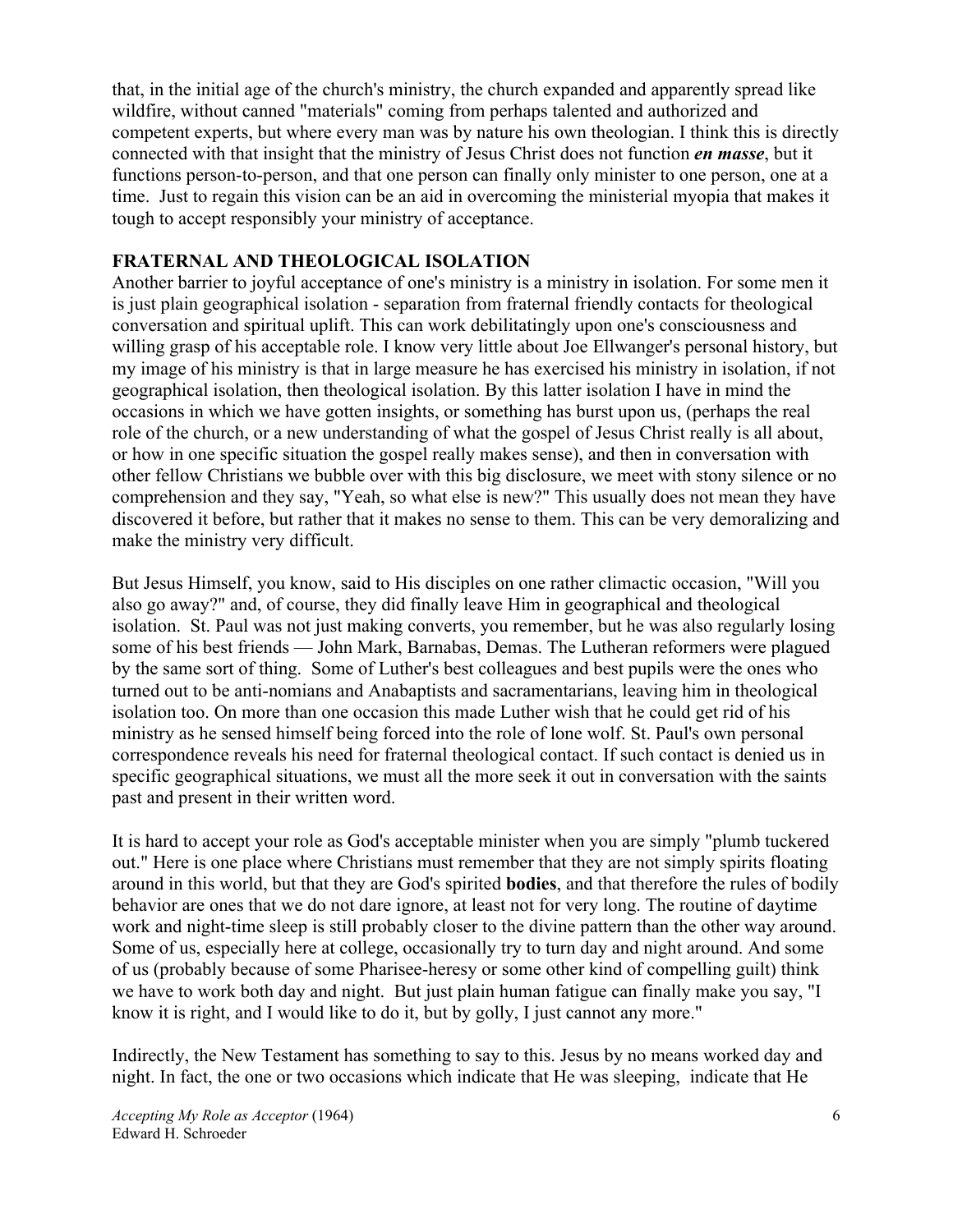was doing it during the daytime when He should have been pulling an oar and helping His disciples. This repose was not because He had been up all night. I think it was siesta. So also when He departed alone into the mountains, I do not think that it was **just** to pray. It might also have been his "preacher's Monday." For as God's incarnate Son He did not try to act as though the rules of human biological existence did not apply to Him. If fatigue is your barrier, take a vacation. You might even go as far as Luther in allowing God to perform His work at times without you. — "When Philip and Amsdorf and I take time out for a glass of beer, God sees to it that the gospel keeps on going."

## **THE ROLE OF THE RESPONSIBLE ACCEPTOR**

Just what is the responsible role that the professional church worker has, of being God's acceptor? Mainly for my own clarification, I have this divided into three questions which I personally want to work on in the Epistle of 1 Peter, which is going to be part of our Bible study during the course of this workshop. Question No. 1: Just who are you? No. 2; Just what is the real task; in other words, what is the real ministry? No. 3: Where is it all going to end?

#### **QUESTION l**

Among the words that the New Testament uses for labeling the role that you and I have, are words like "steward." A steward is one who is in charge of someone else's property, someone else's goods. In the classic phrase in 2 Corinthians 5, the role is that of an "ambassador," which also points back to someone else whose spokesman I am. Two other prominent terms are "slave" and "diakonos" (deacon, minister, servant). All of these words, steward, ambassador, slave, minister, are occupational designations, pointing back to the someone else to whom I stand in the steward, ambassador, slave, minister relationship. They answer the question, "Who am I?" by telling me who I am working for. They say: you are God's steward, God's ambassador, God's ministering servant, God's slave. These words remind me of my relationship to this other one, whose sub-agent I am. They also hint at the type of work and at the posture I occupy in the middle between God and some task out here.

All of these terms apply to any Christian, but there is a special term that St. Paul uses in Ephesians when referring to the professional clergy. While speaking about Christ and His work, the apostle says that Christ's gifts the church were that some should be apostles, some prophets, some evangelists, some pastors and teachers, so that they could equip the saints to do the work of the ministry which is the building up of the body of Christ. Paul here calls us "pros" Christ's gifts to His church. He does not just say, "you people have a gift and now put it to use." That is basically the steward motif, one who has been entrusted with some talents by his master, and now he is supposed to put the talents to work. In Ephesians 4 St. Paul is even more radical and says, "You yourself are the gift, God's gift to His church, to other people."

One thing that comes to mind from this kind of statement is that the initial focus is not on what we **do** in the ministry of acceptance, but on what we **are**. You **are** a gift. Not what you **do** for someone else, but what you **are** for someone else is the main point. The whole purpose of a gift is that it becomes the property of the intended beneficiary. The whole purpose of a gift is that it gets **from** this person, **to** that person. The notion of **being** a gift for someone else constitutes a sub-stratum throughout the whole Old and New Testaments. It is the notion that apparently from God's perspective human beings can not only **do** things for someone else but actually **be** for someone else. The clearest example of this is the substitutionary atonement of our Lord Himself,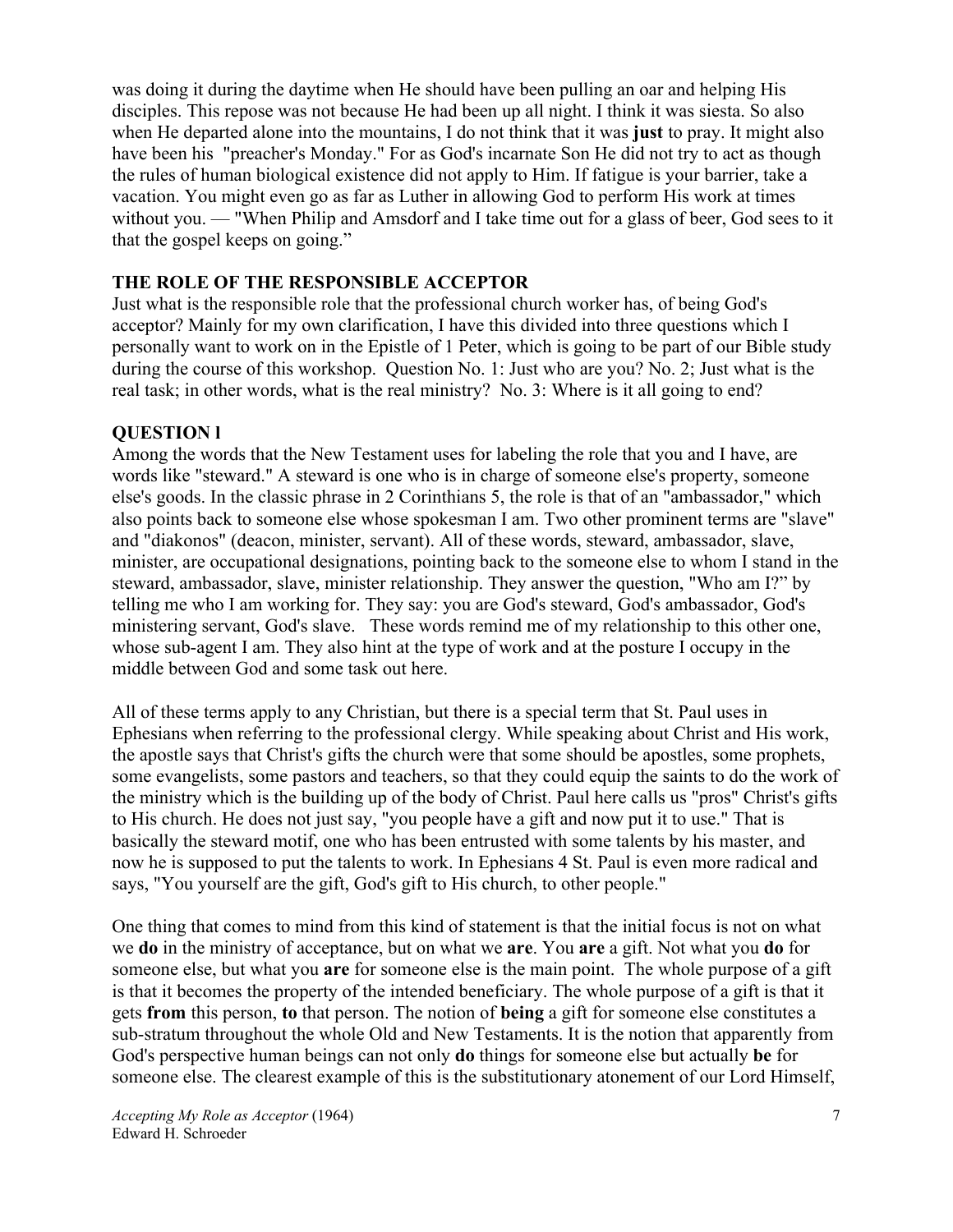when (and regularly such language is used) "God made Him to **be** sin for us who knew no sin, that we might **become** the righteousness of God in Him." In God's economy there is the possibility of human substitution. One human being can actually **be**, can actually substitute for another human being. This motif is present in the Old Testament in the notion of substitutionary atonement where even an animal could **be** the object on which the sins of people were passed. The high point of Old Testament substitutionary human existence, of course, is the suffering servant of Isaiah 53. This is worth more discussion, but I just mention it here as a prime term that churchly professionals ought to think about in their understanding of their vocation. The notion of being a gift pops up in the pastoral epistles where an old apostle is advising a young professional church worker how to use his own life and ministry. Regularly the word "gift" occurs, in some cases understood as gifts that he has. In one place he speaks of "remembering the gift that is in you" and indicates that the man himself is God's gift to people. Our first inclination would be to reserve such language to Jesus Christ. Not only does he **bring** God's gift, but He **is** the very gift of God to us. Since we as ministers of acceptance are related to the heart and center of His accepting ministry, we should not be surprised that this very same kind of language is applied to us.

#### **QUESTION 2**

Just what is the real task? We can begin to answer this question by recalling the last sentence of the preceding paragraph, that what is said about Christ is also said about Christ's ministers. What is the real task? The New Testament has a variety of metaphors and phrases for answering this. One that we looked at over the weekend is the classic in 2 Corinthians 5, "God has committed to us the ministry of reconciliation," but we must keep in mind what precedes this thought in that chapter, viz., that God was in Christ reconciling the world. This comprehensive term "world" is what has to be kept before our eyes as we move on to contemplate our own place in this ministry of reconciliation.

John's gospel in the 20th chapter, the Easter Sunday evening appearance of our Lord, puts more specific content into the task of the ministry of reconciliation - "As the Father has sent me, even so I send you." Here is one of the places where His ministry and our ministry are tied together and where you can make some deductions from His to ours. If He is sent as God's sacrificial lamb, then so are we. If He is God's gift, then we, too, are God's gift to people. One might interpret this passage as calling for some kind of imitation. But **imitation** is a weak second compared to the more frequent notion of participation (koinonia) used in the New Testament to relate to the ministry of the chief **diakonos**. When He says, "As the Father has sent me, even so I send you," he is ordaining His disciples into partnership in His own project. Jesus always remains head of the church, to be sure, and no other human being can ever usurp that role, but just as the finger on my hand is a full-fledged participating member of this physical organism, even though it does not have the leading position that my head has, so also Christ's disciple is a whole partner with all the rights and privileges that any other member of the organism has, and by virtue of that participation he too finally is engaged in the one major task that this whole organism does. I dipped into St. Paul's vocabulary for the term "koinonia" (partnership in, having a share in, and being a partner with) and for the body of Christ concept, but his organismic notion is also a key perspective in St. John's chapter 15, where he talks about it with the vine and branches motif. Jesus Christ Himself always remains the vine, the stem, the stalk (and you could probably spell out the metaphor even further as John 15 suggests by saying that this stalk is itself rooted in the Father, the soil, the source of life from which this vine comes) but in the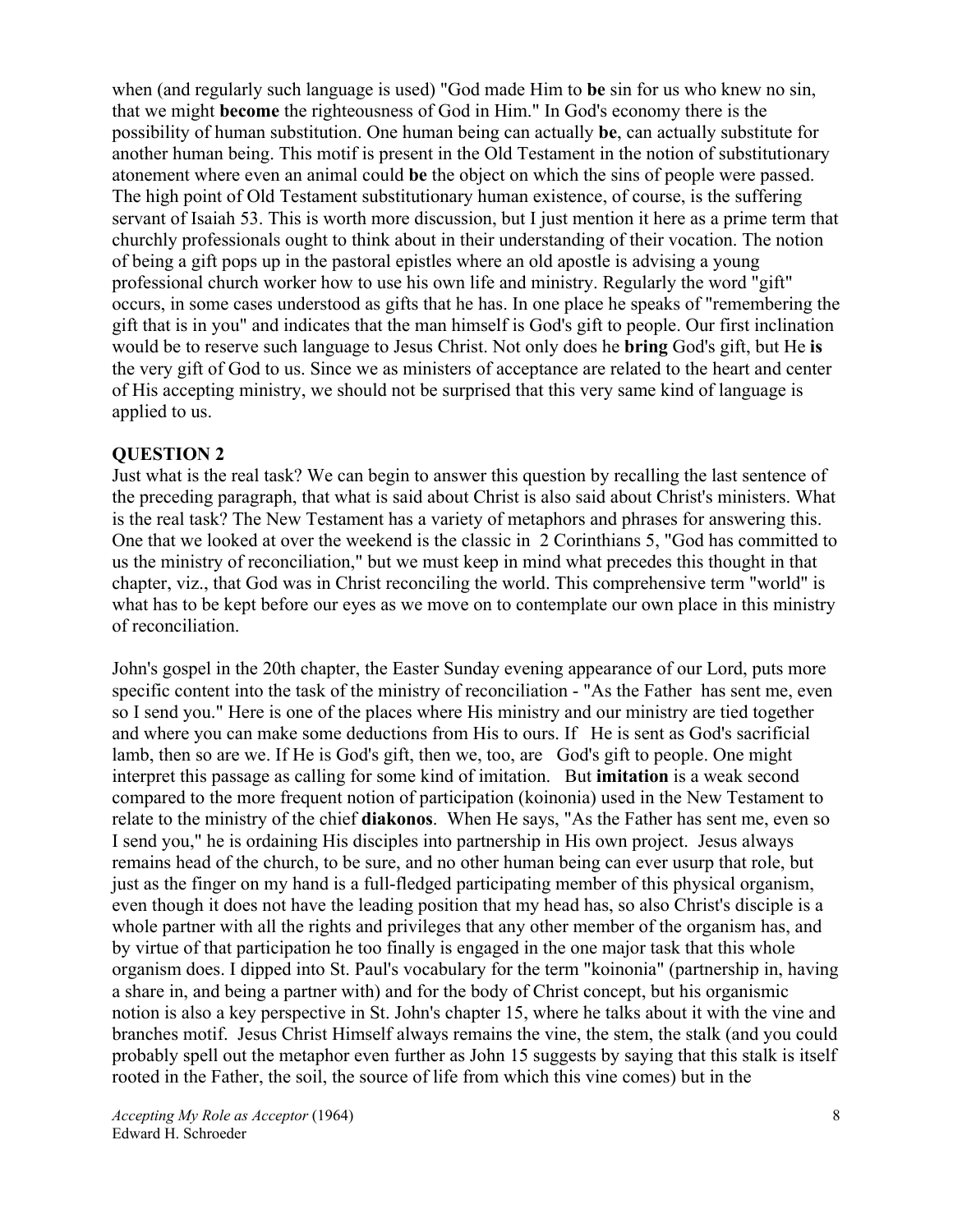organization of the living organism now other human beings are grafted in as branches. Therefore they now become full fledged, fruit-bearing, productive pieces of this living organism, connected by that main stem to the source of all life Himself, God the Father.

So what is the real task? The real task is to be a partner, a participant in the very same thing that Jesus Christ is and does. But just what is it that Jesus is and does in His ministry'' Here I shall make the heretical-sounding assertion that we have to keep in mind the very **limited** nature of the ministry of Jesus Christ. In John chapter 20, where this phrase occurs, "As the Father has sent me, even so I send you," the immediately following two verses read: "And when he had said this, he breathed on them, and said to them, 'Receive the Holy Spirit. If you forgive the sins of any, they are forgiven; if you retain the sins of any, they are retained.'" Period. That is the narrow limit and the incredible extent of the ministry into which He sends them. Here in Jesus' own exhortation is the totality of His ministry which He now passes on to the disciples as fullfledged partners with Him. He commissions them only for one thing: "You, having received the same Holy Spirit that I have (not just in the same sense, but in the same reality as I have) are now commissioned to be sin-forgivers." And He makes this very radical and says, "If you forgive the sins of any, if you are involved in passing on forgiveness to people, then their sins are going to be forgiven. What **you** do has the same authorization as my forgiveness had. The Father counts it as valid." But He says, "If you do not do it, it is not going to happen."

We are frequently prone to look at this passage as the proof passage for the "office of the keys," often narrowly comprehended as though the church has now the right to turn the lock, open up, let sins be forgiven, or turn the lock, shut off, and not let sins be forgiven. But this passage is much more startling than even that. Jesus is saying in effect, "It is now dumped on your shoulders, this ministry, and if and when you do it, this sin-forgiving business, then it will be happening, but if you do not do it, it will not be happening. That is how radical your assignment is, that is how radical your ministry is! If you cease to do it, My own ministry remains dormant." That human beings are empowered to do God's work, God's radical, vital, life-giving work, is what this section in John's gospel says, and it is not accidental, I am sure, that this is recorded on Easter Sunday because to be communicating this rash, rare, radical forgiveness is to be communicating resurrection life, raising men from the dead. John closes this chapter with the words, "Now Jesus did many other signs in the presence of His disciples which are not written in this book, but these are written that you might believe that Jesus is the Christ, the Son of God, that believing, **you may have life in His name**."

God wants men to have life. That is the way John's gospel started out in the prologue and the whole twenty chapters are there to say "This is where the life **is**." "It is in His name." When you get people connected with Jesus Christ then you are connecting them with eternal life, with the very life of God. This notion that human beings can do that is indeed surprising, astounding, incredible, but that is precisely what Christ's human beings are authorized to do.

A synoptic parallel to this is Matthew 9, the first episode in which Jesus explicitly engages in sin-forgiving, the paralytic let down through the roof. You recall this creates a bit of a hub-bub amongst the by-standers because they say, "What, a human being! Trying to pretend that he can do **God's** work! Forgiveness of sins can really happen; but we all know that God's the only one who can do that!" Jesus responds in the rest of the dialogue to show that He, a man, does have this authority, this authorization. And the paragraph closes with "when the crowd saw it they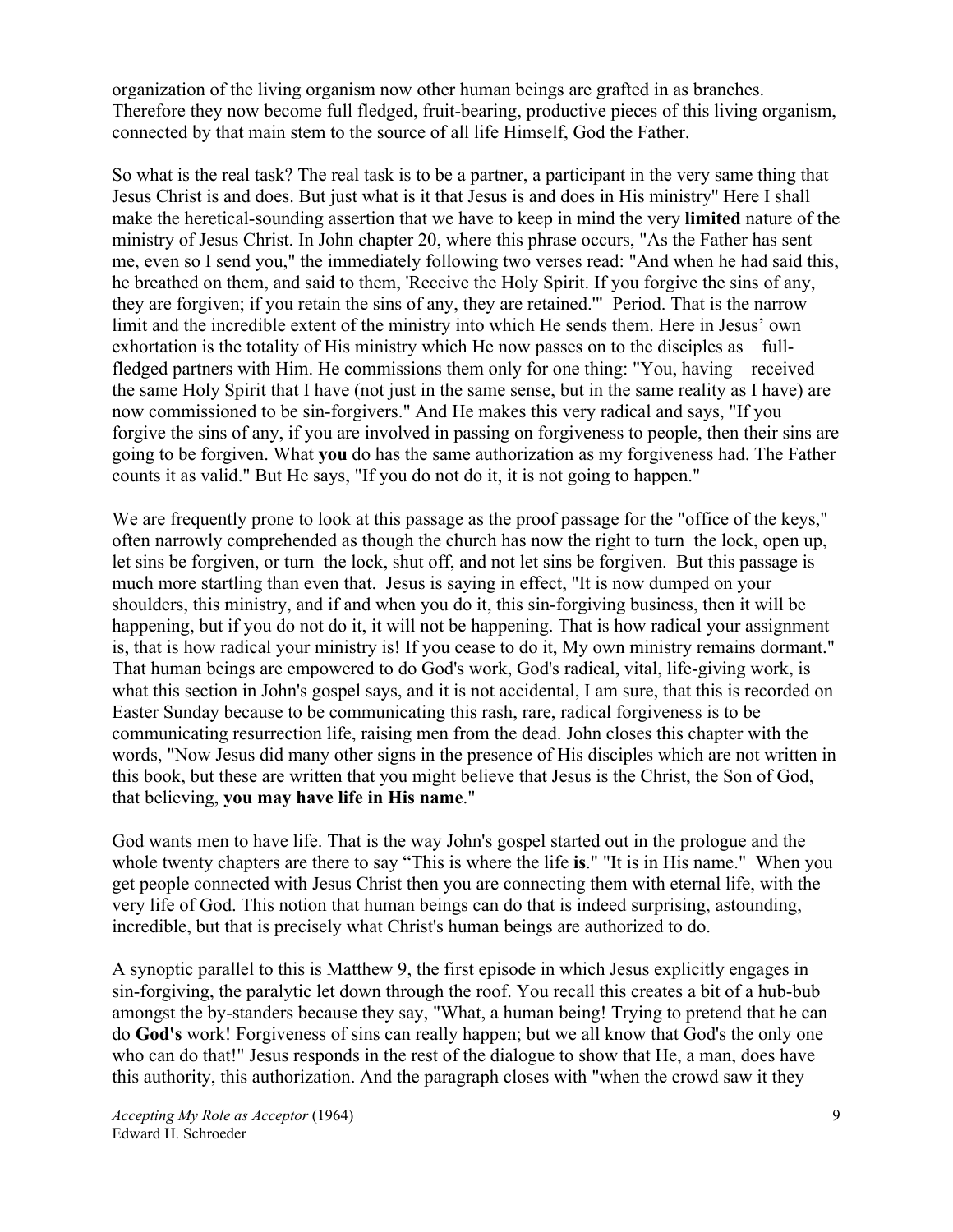were afraid and they glorified God who had given such authority (authorization) to men." The plural "men" is used here, perhaps reflecting the later life of the church in its interpretation of this passage, that what Jesus was passing on in this one episode is what the church itself is now authorized to be passing on. It, too, has this radical authority to patch up men's relationship with God although one would theoretically say, "But that is something that only God can do."

Perhaps the reason I am emphasizing this is that the church must always keep in mind (and her professional workers especially so), "What are we specifically authorized to do specifically as Christ's church?" The New Testament does not say that the church is the only agency authorized to do God's work. Lutheran theology has always said it is dangerous if the church starts thinking that way — as the medieval church had frequently done. Lutheran theology has seen in both the Old and New Testaments that God has a lot of work to do in the world, but not all of it is the church's work. God has **other** avenues, other channels, whereby He **does** get His work done. Even if it is a channel like Cyrus of Persia (and Persians were pagan), Cyrus is God's workman. Luther constantly called attention to God's good work being executed by the Muslim rulers, judges, parents without a single Christian present in the whole society. In other words, the church and its professional church workers must always be reflecting on "What is our special task" — namely, what has the Lord of the church authorized **us** to do, **specifically**, us as "church" over and above his "regular" authorization of everyman, whether Christian or not, to care for the welfare of his neighbor.

Now the time may come (and perhaps in our age we are seeing such a one) when the other nonchurchly channels that God has designed to carry out some of His other works (His work of justice, His work of civil righteousness. His work of ordering and nurturing the creation, His work of just keeping chaos in check) are, for some reason or other incapable of doing their job. When these other channels (family, school, government) are not intact, the church as church **may** in some fashion have to move in and take this over for a while. This would be the other side of the coin of Luther's call to the German princes to reform the church since the church was not intact enough to initiate its own return to its divine commission. But the church should always be reminded of its specific authorization to be communicating the life of God via forgiveness of sins and if for a time it must be engaged in secondary or tertiary tasks with no tie-in to this specific authorization, it should always be aware of what is really primary for it and of what it has specifically been authorized to do. This institute operates on the premise that the tie-in between concern for social justice and the new life of God via forgiveness is possible, in fact that the former is a consequence of the latter. But all of us have met people who have attained the former without the latter. Thus we see that God can and does exercise **His** concern for social justice via other channels apart from the church.

Some of the literature from well-meaning Christian sources on questions of social justice frequently seems to be based either on the conviction that the church has already taken care of the primary task completely and therefore has leisure or spare time now to devote to these others, or on the implication that "merely" to be devoted to the church's authorized task really is not sufficient. Both attitudes may be nothing less than lack of faith in the life-giving gospel of forgiveness itself. Maybe it is just lack of understanding of the real greatness of this one "limited" ministry which Christ has authorized for **His** church. But such lack of understanding is seldom merely limited vision, but invariably limited faith, i.e., **unfaith**: "the gospel is not enough, so we have to do something else. Only if a "peripheral" concern can be integrally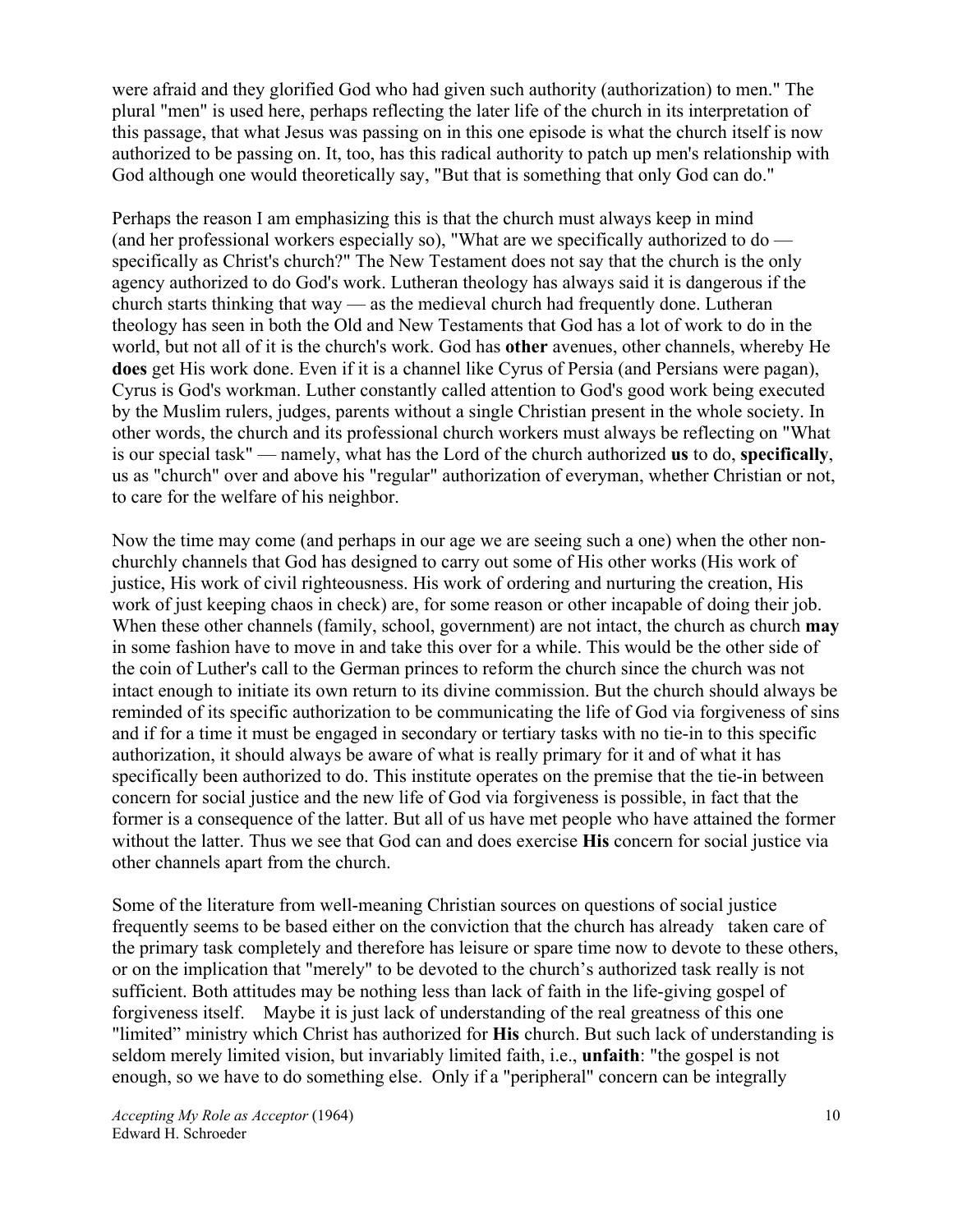related to the communication of the life-giving Gospel is it then a legitimate concern for **His** church. In other words, **as churchmen** we must constantly review our concern for "peripheral" questions lest this concern become a vote of "no confidence" in the gospel itself. It does not **have** to be so, but in the history of the church it has been a live and tempting possibility.

So the main task of any restored image of God is to let that God and that message and that voice which He wants to have heard **be** heard. Concerning God's action in what Lutherans call the "realm of the left hand," or the kingdom of the law, the kingdom of justice, there is no "special" mandate to Christians. Christians are best equipped to see what God is doing and wants done, but even if there were no Christians, this work of God would proceed almost "automatically," as Luther saw it happening in 16th century Muslim society.

But the ministry of the gospel does **not** go on automatically via these channels, and therefore it has to be consciously, and conscientiously exercised, remembered, refined, restored, grasped again. Because if **we** are not doing, if **somebody** is not doing what St. John says in Chapter 20, if someone is not presenting the resurrected Jesus Christ, so that men can have life in His name, then people will not be getting any life in His name. In God's left-hand realm the law of God operative via extra-churchly channels, however, does in large measure work **automatically**. There is social justice even if Christians are **not** concerned about it - as the last decade of our own history shows, much to our embarrassment. And especially is there divine justice effectively operative here "automatically" without churchly implementation. For example "The soul that sins, it shall die." No churchman has to go out and implement that. It will happen to everyman "automatically," by the "laws" of sickness, disease, traffic accidents, or old age. But "believe on the Lord Jesus Christ, and ye shall be saved" - that will not happen automatically, unless someone is out there promoting this Lord Jesus Christ and the life that is in His name. When the church is aware of its limited task and concentrates on its one task, it can begin to realize how big this one task really is. It can then draw the legitimate lines from the gospel to the "peripheries," and if no such line can be drawn, it drops the issue and honestly says: God is interested in that issue all right, but the church is not His vehicle for action here. But when the line is validly drawn, when the tie-in exists, the church must move on that line, for that is its one and only commission.

#### **QUESTION 3**

Where will it all end? As soon as you ask any question of goals, even in your own little life, you are asking for a philosophy or a theology of history because you are asking the question not just where ideas end but where human history ends. My favorite material for this comes from Ephesians. In the letter to the Ephesians the apostle works with a theology of human history extending from creation to the final coming of Christ. He says that history is going some place, to be sure, and that initially, at the beginning of creation, all of reality was connected with God. Its value was positive. It was plus, and as Genesis 1 repeats over and over, it was good, it was good, it was good. Even the human creation was good. With the fall, however, creation gets disconnected from the Creator's goodness, and God's point of "positive contact" with creation is narrowed down to the slim point of the promise and that little minority group called the people of the promise. This people plod their way through the Old Testament, and yesterday's Epistle Lesson says that even with most of **them** God was not very well pleased, so that on one occasion 23,000 were slain and on another occasion fiery serpents killed others. But there is this "skinny"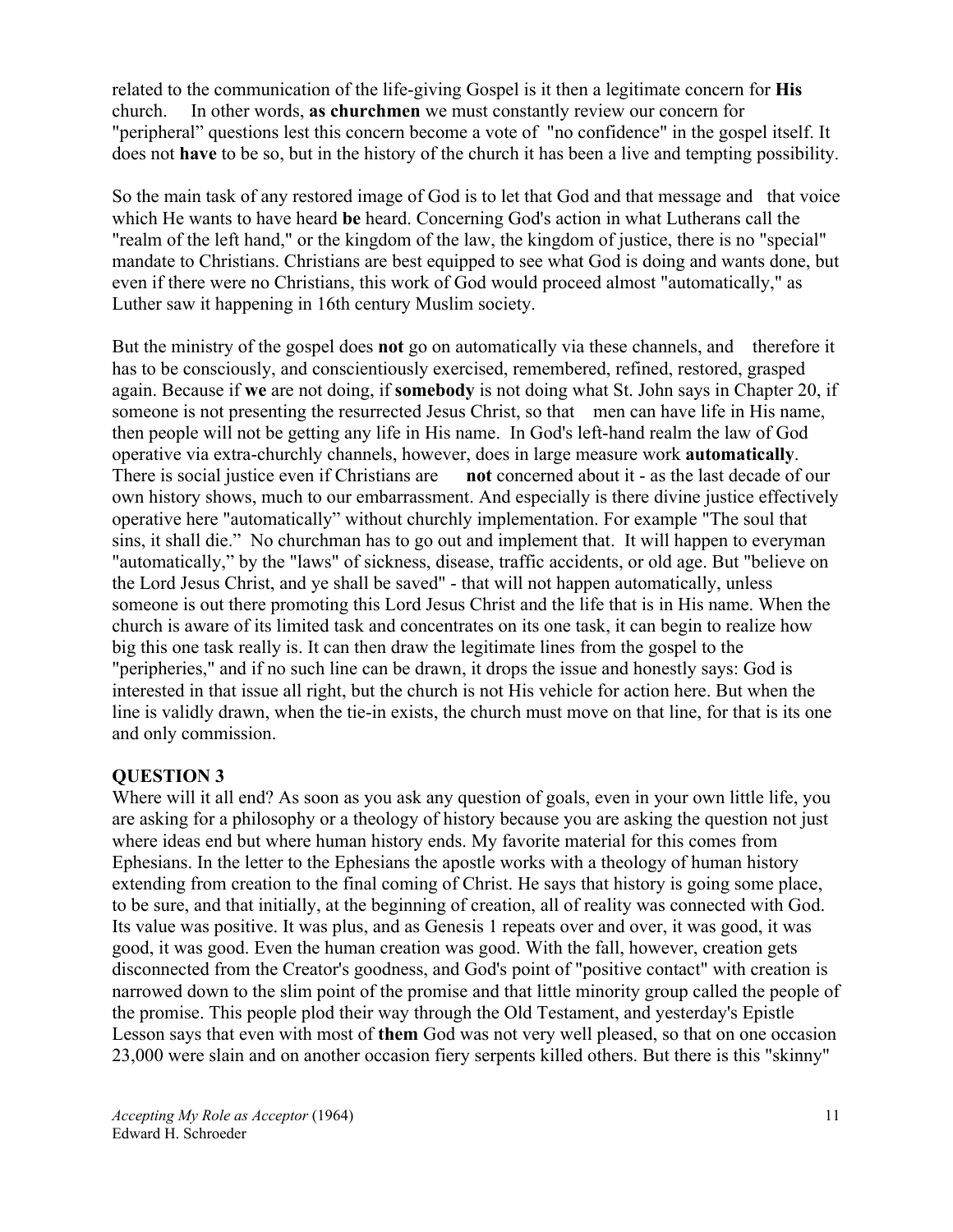piece of creaturely reality that is connected with God and upon which God's positive evaluation rests.

This skinny piece of reality, that carries God's promise and with whom God is well pleased, moves on through history until it meets the end of the old age and the beginning of the new age, namely, the life and ministry of Jesus Christ. And from that time on God is explosively at work, getting back all the rest of created reality to being His "good" reality, getting all of creation back into being **His** creation. Terms appropriate to this run through the whole letter to the Ephesians. Since Christ has now come and triggered the Father's grand plan, things in heaven and things in earth in an ever-widening angle are being brought into connection with the Creator via the Lordship of Jesus Christ. This expanding angle that is moving from Christ's first coming toward His final coming constitutes the history of the church. The job of the church in this interim between Christ's two advents is (Eph. 3:10): "That through the church, the manifold wisdom and mystery of God might be made known to these principalities and powers," to the rest of creation, you might say, that is **not** yet connected with God.

So the task of the church and the goal of the churchmen, at least as Ephesians presents it, includes an understanding, not just of my little job, but an understanding of world history. God's work to restore all creation back to himself, although initiated way back in Old Testament history, reaches a grand explosion in Jesus Christ. But it is not finished yet. The merits and benefits of Christ have not yet gotten to the entire world. And here is where God has fit in the church as working partner for His plan. "Go ye into all the **world**" does not mean go and get a few souls that have not yet been saved, but go ye and put the whole creation back into connection with God. An overwhelming assignment, yes, but one for which we are authorized and have the necessary authority.

#### **EXCURSUS INTO CHRIST'S OWN MINISTRY**

As we look at the very life and ministry of Jesus Christ Himself, we can see things that are relevant for understanding our own ministries. The first thing that ought to be said is that if you look at the ministry of Jesus Christ you can see that His sort of ministry is not easy. In His life, ministry meant suffering. "The Son of man came, not to be ministered unto, but to minister, and to give His life." In other words, not to be the object of other people's ministry, but Himself to be the minister and to give His life. To be a minister means giving your life and giving your life is always painful because it entails death and death always hurts.

In another presentation we concentrate on the role of suffering and how it fits in with His ministry and how it can correctly fit in with our own. This is the first point. Christ's ministry was not easy, it involved suffering. Subsequent ministers of Christ must reckon, then, with this. St. Peter tells us not to be surprised when the fiery ordeal hits us, as though something brand new came upon us of which we had no inkling. If we are Jesus Christ's minister, we can expect that.

Secondly, His ministry is regularly done with authority, with authorization, which always recalls the author who is behind both the authority and the authorization. His ministry has God's authorization and because He is conscious of this, that God authorizes it, He possesses a certainty and a sovereignty even when He faces opposition. His is not a superman kind of sovereignty which says, "Well, you know, I am really above it all and nothing can faze **me**!" but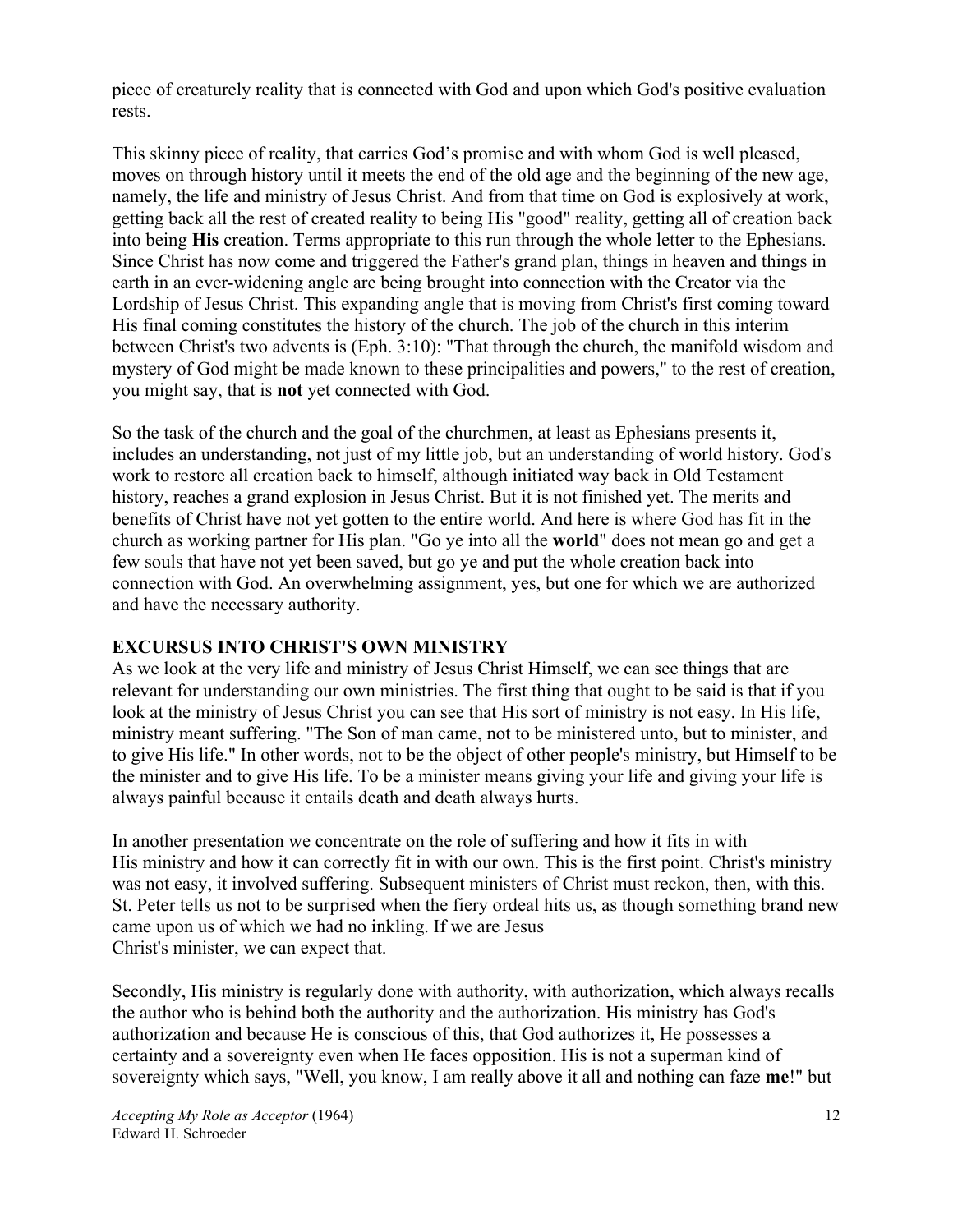His is a sovereignty which is finally born of faith itself. To all appearances, and to us, too, if we had seen Him there, He looks like an apprentice carpenter from Galilee and no authorized minister. But His faith buoys Him up in the conviction of His authorization and authority. And what that faith is we must examine for a moment. This faith is His constant recurring (literally running back) to the one thing that always gives **any** child of God faith, namely, the word of God itself, what God the author specifically says to Him. We see this throughout His ministry. He does not just hang on to what He once upon a time remembered God said, but He is in regular communication with the Father. Never are we told what Jesus and the Father talk about in those moments when He pulls away and goes into retreat. But there are a few places where the New Testament does reveal to us some very limited communication between the Father and the Son. The first one takes place at His baptism. There the assertion is, "You are my beloved Son. I am well pleased with what you are doing." This very assertion, however, that gives Him His identity, that puts Him in relationship with the Father, is what gets attacked immediately, as you know, as He goes into the wilderness and the tempter says, "Oh, so you are the Son of God, eh? Well, if you are the Son of God, then why are you starving here," etc., etc. Throughout His ministry He is presented to us in the gospels as being in conversation with the Father. Another time, at His Transfiguration, this same voice comes and says, "You are my beloved Son, in whom I am well pleased," a direct repetition of the first one. At other times in His ministry, e.g., at Gethsemane and at the end of the wilderness temptation, mention is made that angels came and ministered unto Him. God's special messengers came and did something to Him. The most likely guess, if one wants to guess at all, is that these ministers carried the very same message to Him that the Father **personally** had carried in the voice from the cloud at transfiguration, or in the voice over the Jordan at His baptism. Recurring to "what the Father says about me" — that is what gave Him the sovereignty, the certainty to go ahead and face the mobs, even the unbelief of His own disciples. This faith is the third item in Jesus' own ministry which we must keep in focus.

Being constantly on the receiving end of the word of the Father, He is able to carry out the very distinctive character of His ministry. This is the fourth and final item. He receives sinners and eats with them. Because of the Word of the Father in His life He is able to **be** the gift. Because of His total acceptance with God and His **recurring** to that word of acceptance, especially at times when an alternate ministry is so tempting, He is able to endure. Jesus does not appear strong, you know, in the Garden of Gethsemane. He is weak like us and He needs the ministry of the word of God to sustain Him in full fellowship with the Father. He needs this as every human being with whom He identifies needs this very same word of God. Because of this He is able to be the 100% gift, to put Himself right there beside the prostitutes and publicans and be the "friend of sinners."

Perhaps in our own age we are, strangely enough, getting much closer to this very kind of sociological circumstance present in Jesus' own ministry, wherein the "worthiness" of the unworthy people can be seen nowhere else but in that they were worth everything that God had in Jesus Christ and that God through Christ expended for them. In the radical stratification of some sections of our society, we have whole blocks in our bigger cities that are almost exclusively inhabited by the riff-raff sinners whom Jesus befriended. Therefore, much more than a generation ago or a century ago, we are in analogous circumstances to go in without blinders and be Christ's own man where the very unworthiness of the most unworthy people is apparent. For as He did there, we, too, finally have to do here, namely, keep that good word of God's good gospel vocal and audible.